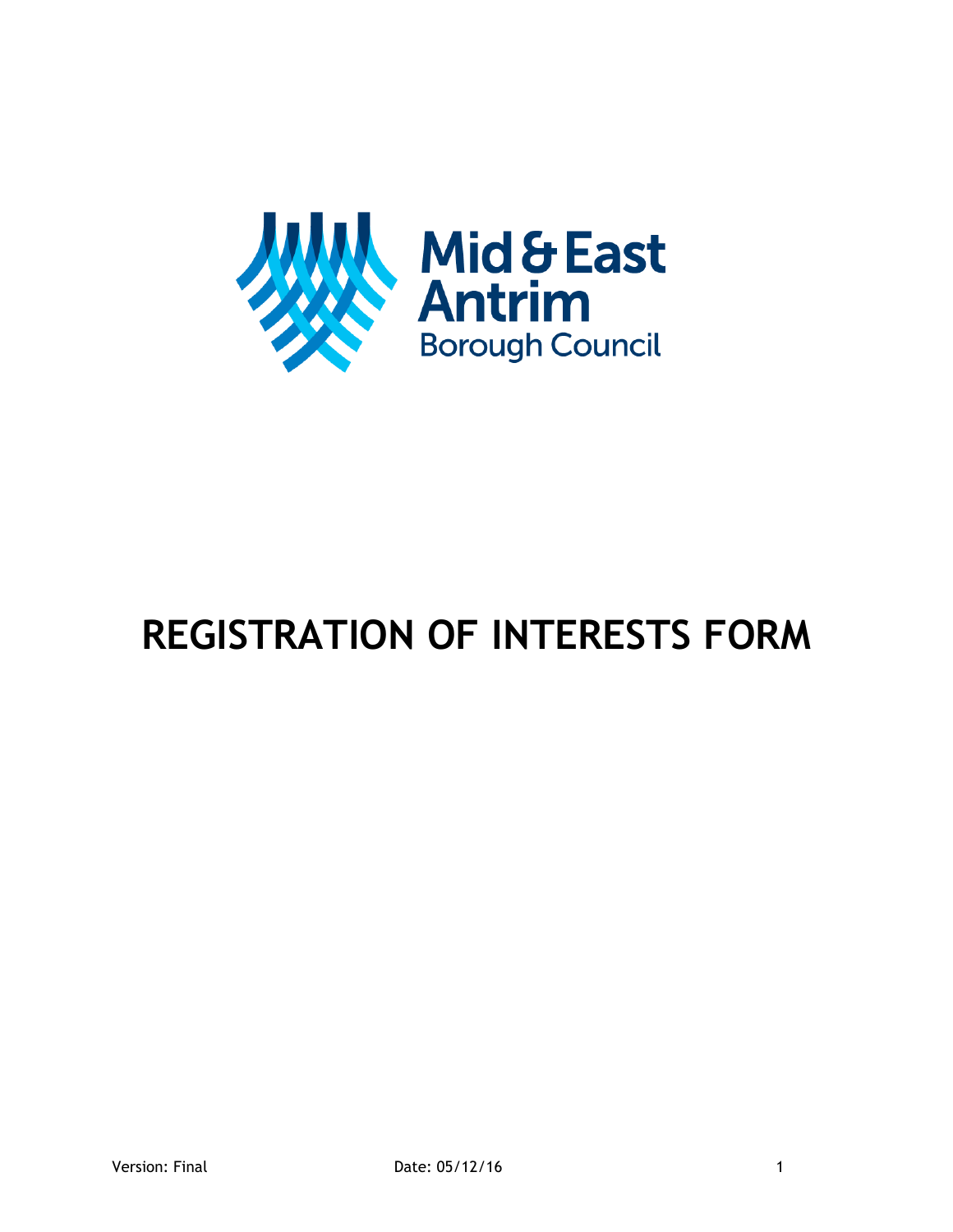## **Notice**

Section 62 of *The Local Government Act (Northern Ireland) 2014* requires every Chief Executive to ensure that their council has established and maintains a register of members' interest. The *Northern Ireland Local Government Code of Conduct for Councillors* recommends that a register for gifts and hospitality should also be established and maintained and that procedures are in place for dealing with relevant declarations of interest.

Subject to paragraphs 5.4 and 5.6 of the 2014 Act you must within 28 days of your election or appointment to office (if that is later), register your **personal interests (both financial and otherwise)** where they fall within a category mentioned below, in your council's register by providing written notification to your Chief Executive.

You must, within 28 days of becoming aware of any interest that falls within a category mentioned below or any change to an interest already registered, register that interest or change by providing written notification to your Chief Executive.

| <b>Councillor Name:</b>              | <b>Maureen Morrow</b>                                    |
|--------------------------------------|----------------------------------------------------------|
| Date:                                | <b>June 2021</b>                                         |
| A. Employment and<br><b>Business</b> | Details of any employment or business carried on by you: |
|                                      | None                                                     |
|                                      |                                                          |
|                                      |                                                          |
|                                      |                                                          |
|                                      |                                                          |
|                                      |                                                          |
|                                      |                                                          |
|                                      |                                                          |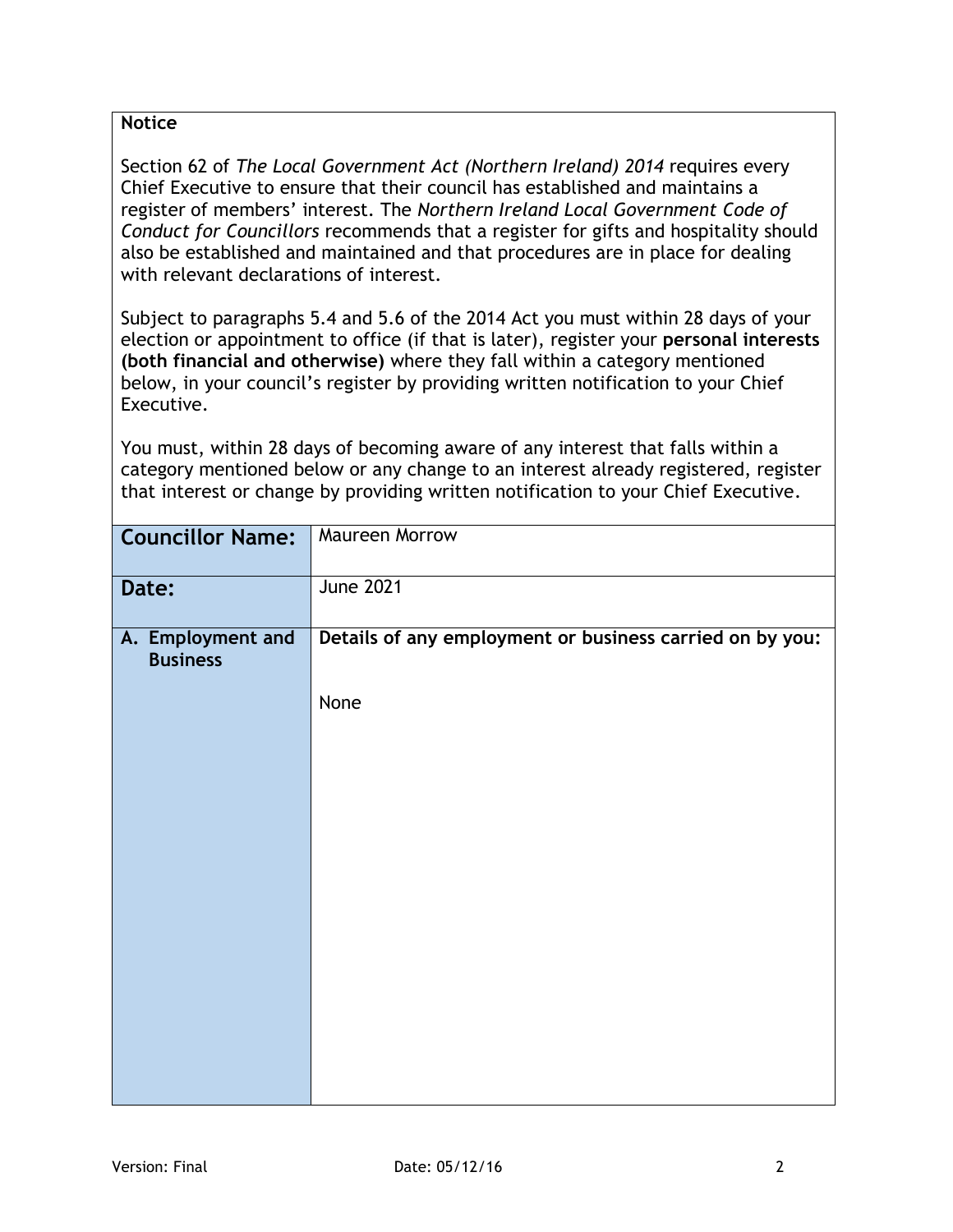| <b>B.</b> Business                          | Details of any person who employs or has appointed you,<br>any firm in which you are a partner or any company for<br>which you are a remunerated or non-remunerated<br>director:<br>Glenlough Community Centre, 60 Croft Road,<br>Carnlough BT44 0EX<br>Mid and East Antrim Agewell Partnership (MEAAP) -<br>$\bullet$<br>Director, non-remunerated<br>Causeway Coast and Glens Heritage Trust - Director,<br>non-remunerated<br>Ballygally Community Development Association,<br>Director, non-remunerated |
|---------------------------------------------|-------------------------------------------------------------------------------------------------------------------------------------------------------------------------------------------------------------------------------------------------------------------------------------------------------------------------------------------------------------------------------------------------------------------------------------------------------------------------------------------------------------|
| C. Election<br>Expenses/<br><b>Expenses</b> | Details of any person, other than your council, who has<br>made a payment to you in respect of your election or any<br>expenses incurred by you in carrying out your duties as a<br>councillor:<br>None                                                                                                                                                                                                                                                                                                     |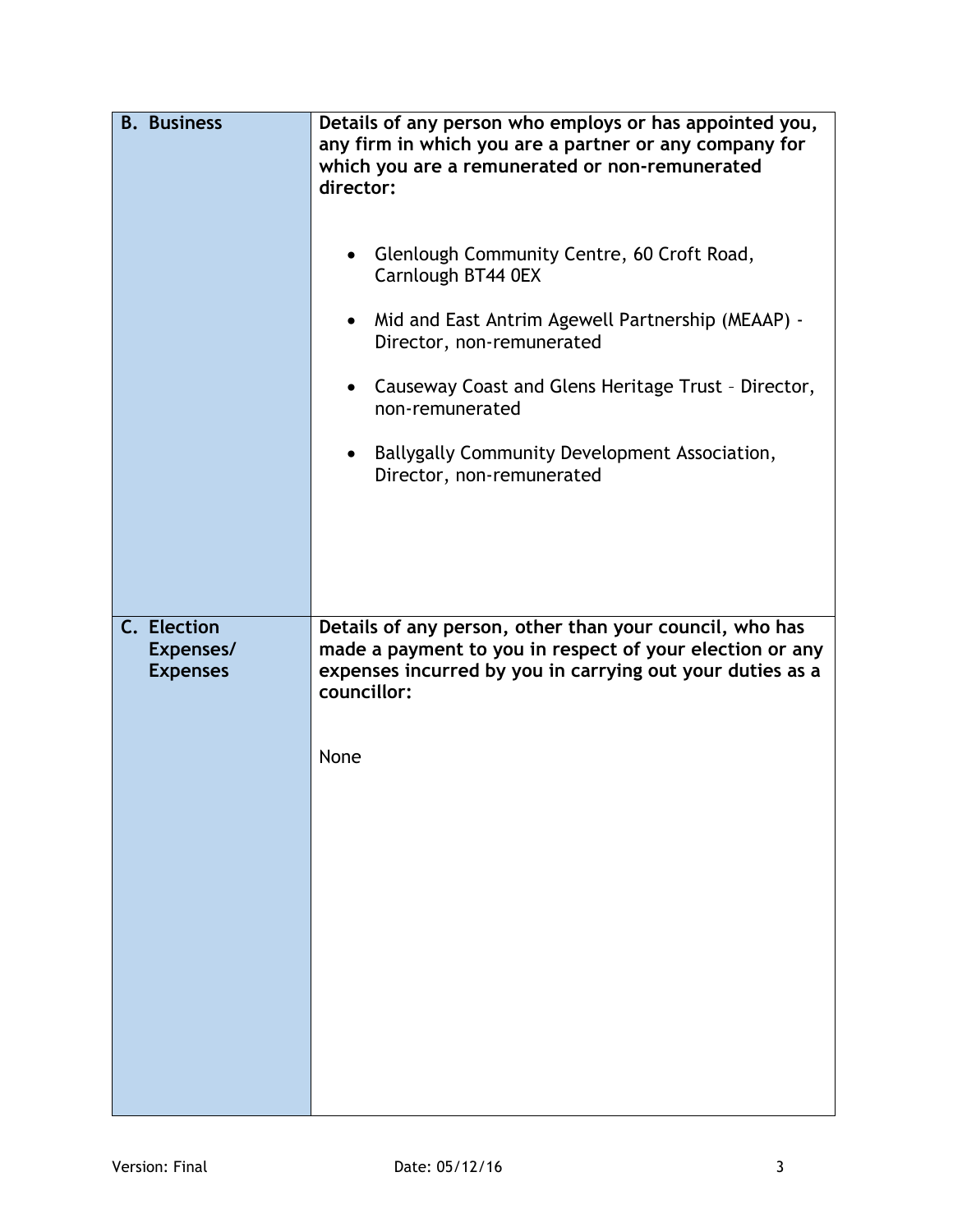| D. Beneficial<br>Interest in<br><b>Corporate Body</b> | Details of any corporate body which as a place of<br>business or land within your council's district, and in<br>which you have beneficial interest in a class of securities<br>of that body that exceeds the nominal value of £25,000<br>or one-hundredth of the total issued share capital of that<br>body:<br>None |
|-------------------------------------------------------|----------------------------------------------------------------------------------------------------------------------------------------------------------------------------------------------------------------------------------------------------------------------------------------------------------------------|
| E. Contract for<br>Goods, Service or<br><b>Works</b>  | Details of any contract for goods, services or works made<br>between your council and you or a firm in which you are<br>a partner, an incorporated body (i.e. Industrial &                                                                                                                                           |
|                                                       | Provident Society), a company of which you are a<br>remunerated director, or a body of the description<br>specified in paragraph D. above:                                                                                                                                                                           |
|                                                       | None                                                                                                                                                                                                                                                                                                                 |
|                                                       |                                                                                                                                                                                                                                                                                                                      |
|                                                       |                                                                                                                                                                                                                                                                                                                      |
|                                                       |                                                                                                                                                                                                                                                                                                                      |
|                                                       |                                                                                                                                                                                                                                                                                                                      |
|                                                       |                                                                                                                                                                                                                                                                                                                      |
|                                                       |                                                                                                                                                                                                                                                                                                                      |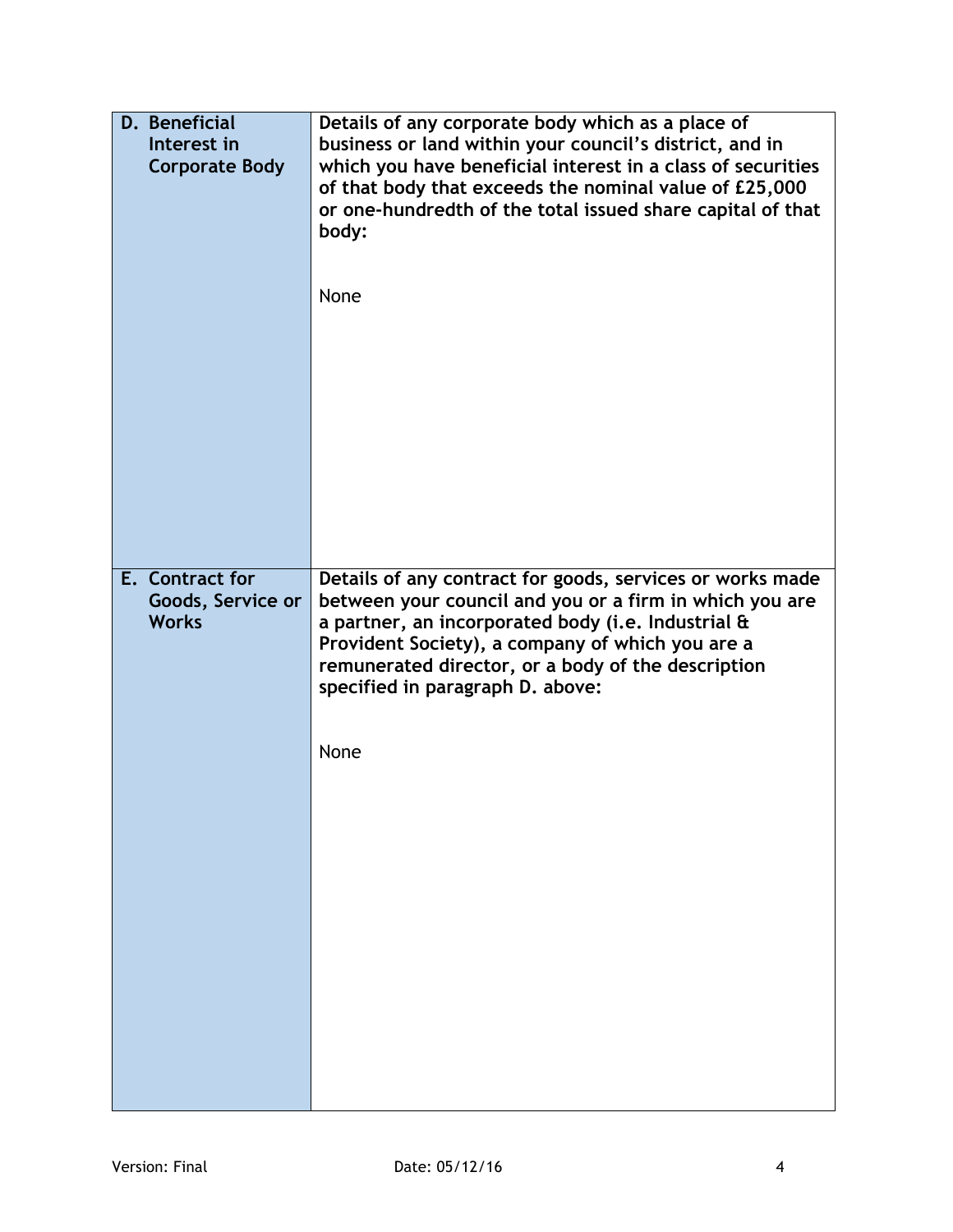| F. Interests in Land | Details of any land in which you have a beneficial<br>interest and which is within your council's district:                                        |
|----------------------|----------------------------------------------------------------------------------------------------------------------------------------------------|
|                      | 45 Dickeystown Road, Glenarm, Ballymena BT44 0BA<br>(owned by my husband)                                                                          |
|                      | Details of any land where the landlord is your council and<br>the tenant is a firm in which you are a partner, a                                   |
|                      | company of which you are a remunerated director, or a<br>body of the description specified in the paragraph above:                                 |
|                      | None                                                                                                                                               |
|                      |                                                                                                                                                    |
|                      | Details of any land within my council's district in which<br>you have a licence (alone or jointly with others) to<br>occupy for 28 days or longer: |
|                      | None                                                                                                                                               |
|                      |                                                                                                                                                    |
|                      |                                                                                                                                                    |